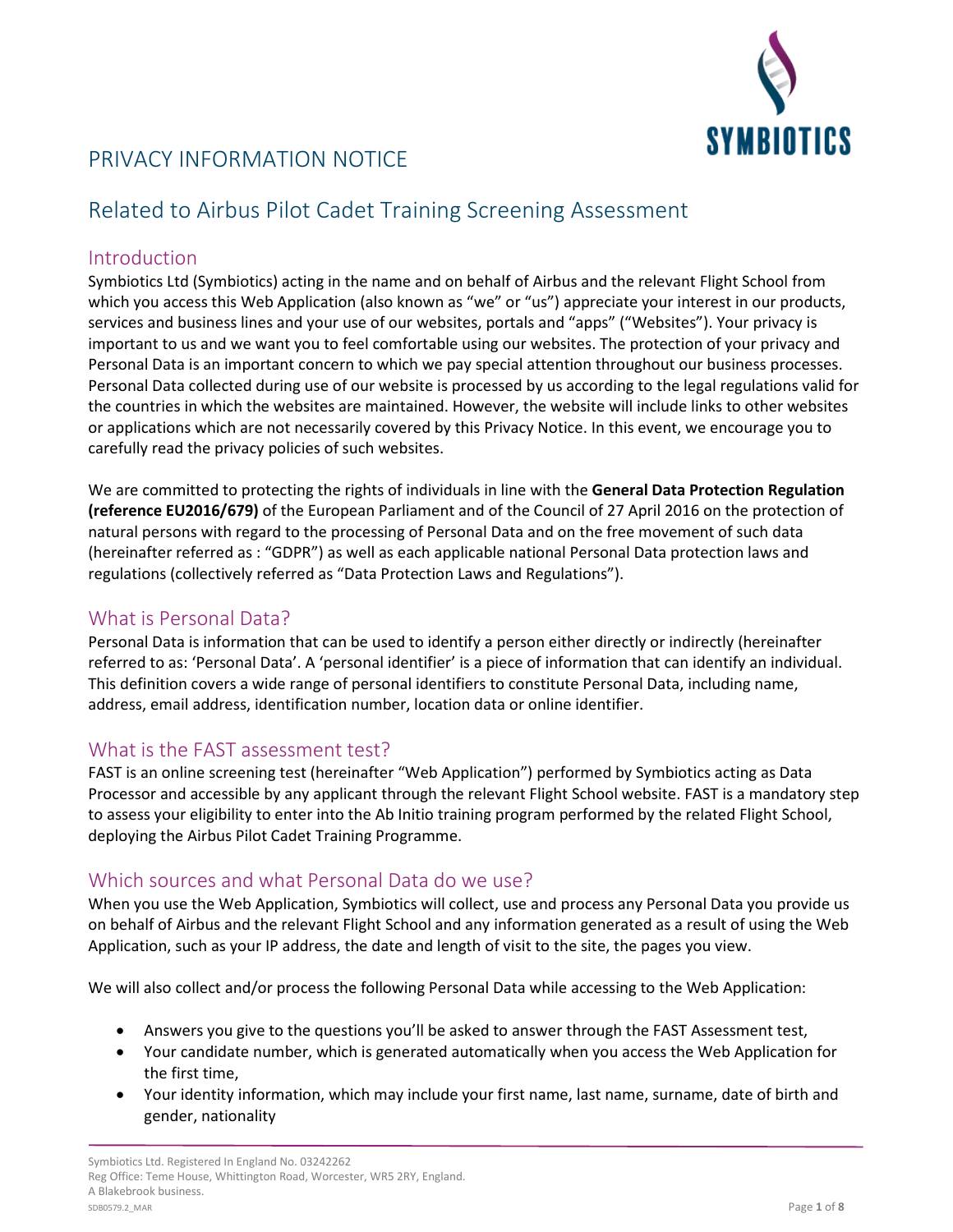

- Your email address,
- The date of the test,
- Your ATO center name,
- Your PPL license number (if applicable).
- Report of your assessment tests

## What are the purposes of the processing of your Personal Data?

By using the FAST Assessment test Web Application, Symbiotics will collect and process your Personal Data on behalf of Airbus and the related Flight School in accordance with this Notice. Your Personal Data will be used for the following purposes (hereinafter referred as: the "Purposes"):

- 1. Aptitude evaluation (profiling)
- 2. We use your Personal Data to establish your competence profile. Your profile is made of four grades, automatically generated by the Web Application and taking into consideration the answers you give to your FAST test, and in general, all the Personal Data you provide us. See Section below "Will profiling take place?" for more information.
- 3. Eligibility to enter into Ab initio training program
- 4. Based on your profile (four grades), we determine whether we should accept or deny your application. This step involves human processing, but the final decision may only be taken regarding your FAST test grades. See Section below "To what extent will decision-making be automated?" for more information.
- 5. Website Browsers / Administration.
- 6. We use your Personal Data for administrative purposes, including to help us better understand how our users access and use our websites and applications; to provide reports to prospective partners, service providers, regulators, and others; to implement and maintain security, anti-piracy, fraud prevention, and other services designed to protect our customers, partners and us; and to enforce our policies, directives and processes.
- 7. Communication.
- 8. We use your Personal Data to communicate with you, including responding to requests for assistance. We can communicate with you in a variety of ways, including email and via your social media accounts if you have agreed, and/or text message.
- 9. Research and development.
- 10. We use your Personal Data for research and development purposes, including improving our websites, applications, services and customer experience and for other research and analytical purposes dedicated to improving our products, services, businesses, operations and processes.
- 11. Legal compliance.
- 12. We use your Personal Data to comply with applicable legal obligations, including responding to an authority or court order or discovery request.
- 13. To protect us and others.

Where we believe it is necessary to investigate, prevent or take action regarding illegal activities, suspected fraud, situations involving potential threats to the safety of any person or violations of policies, terms and other policies.

## What is the basis for processing of your Personal Data?

As a responsible company, we need a lawful basis for collecting and/or processing your data. We generally rely on a number of grounds (reasons) for our business processing.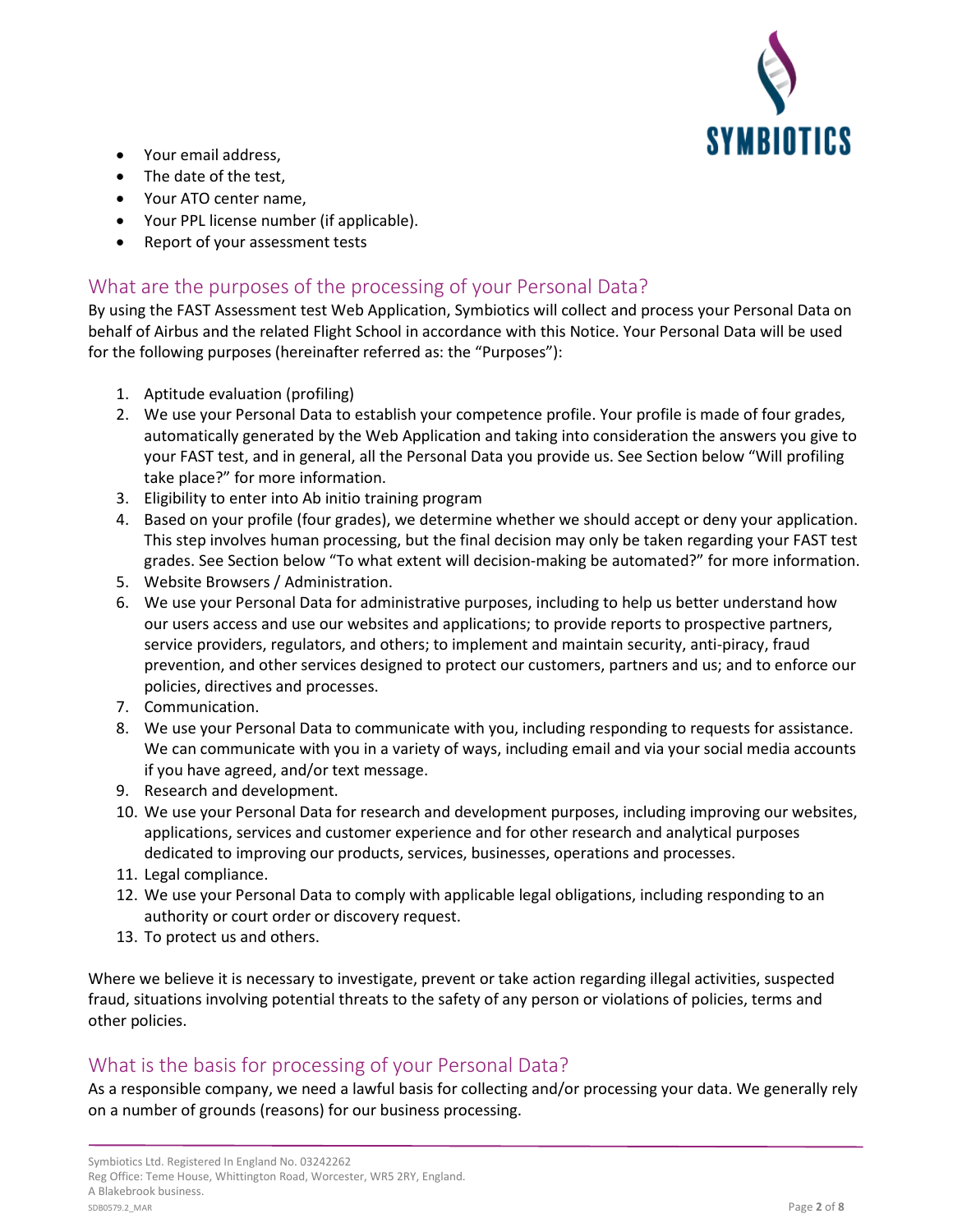

We process your Personal Data in accordance with the provisions set out in the GDPR and the relevant applicable Data Protection Laws and Regulations. The legal basis for processing your Personal Data are:

1. As a result of your consent.

By using this Web Application, you explicitly consent that we process your Personal Data in the way described in this Privacy Notice.

Especially, you consent that we process your Personal Data to establish your candidate profile, such as described in the Section below *"Will profiling take place?"* This profiling activity involves an automated decision-making process, described in the Section below *"To what extent will decision-making be automated?"* that you consent to.

When you have consented to the processing of your Personal Data by us, you can withdraw consent at any time by following the instructions provided in the application process or by contacting us at DataController@SymbioticsLtd.co.uk. For further information on the right of withdrawal, please see "*Am I obliged to provide my Personal Data?"* below

2. On the basis of Flight School and/or Airbus' legal obligations or in the public interest.

The related Flight School and/or Airbus, as any other company, is subject to legal obligations and regulations. In some cases the processing of your Personal Data will be necessary for the related Flight School and/or Airbus in order to fulfil these obligations.

#### Who will receive your Personal Data?

- Symbiotics as online screening test provider working for or on behalf of Airbus and the relevant Flight School;
- The relevant Flight School from which you have accessed this Web Application;
- Airbus SAS and affiliates of Airbus, on a need-to-know basis for the purposes as outlined in this Privacy Notice;
- Our agents, service providers and advisers (e.g. Third party service providers and advisers providing the variety of products and services we need such as IT maintenance and support, compliance and security services, etc.);
- Other authorised third parties in connection with a reorganisation or sale of Airbus businesses and/or assets;
- Law enforcement or government authorities where necessary to comply with applicable law.

## Will your Personal Data be transferred to a third country outside the European Economic Area (EEA)?

We process your Personal Data exclusively on Symbiotics Ltd secure computers located at its premises in the UK. On occasion Personal Data is transferred to the relevant Flight School and/or Airbus SAS or affiliates of Airbus, on a need-to-know basis, including entities outside the EEA. This transfer is subject to appropriate safeguards, and for Airbus through the legal framework of our Binding Corporate Rules which can be found on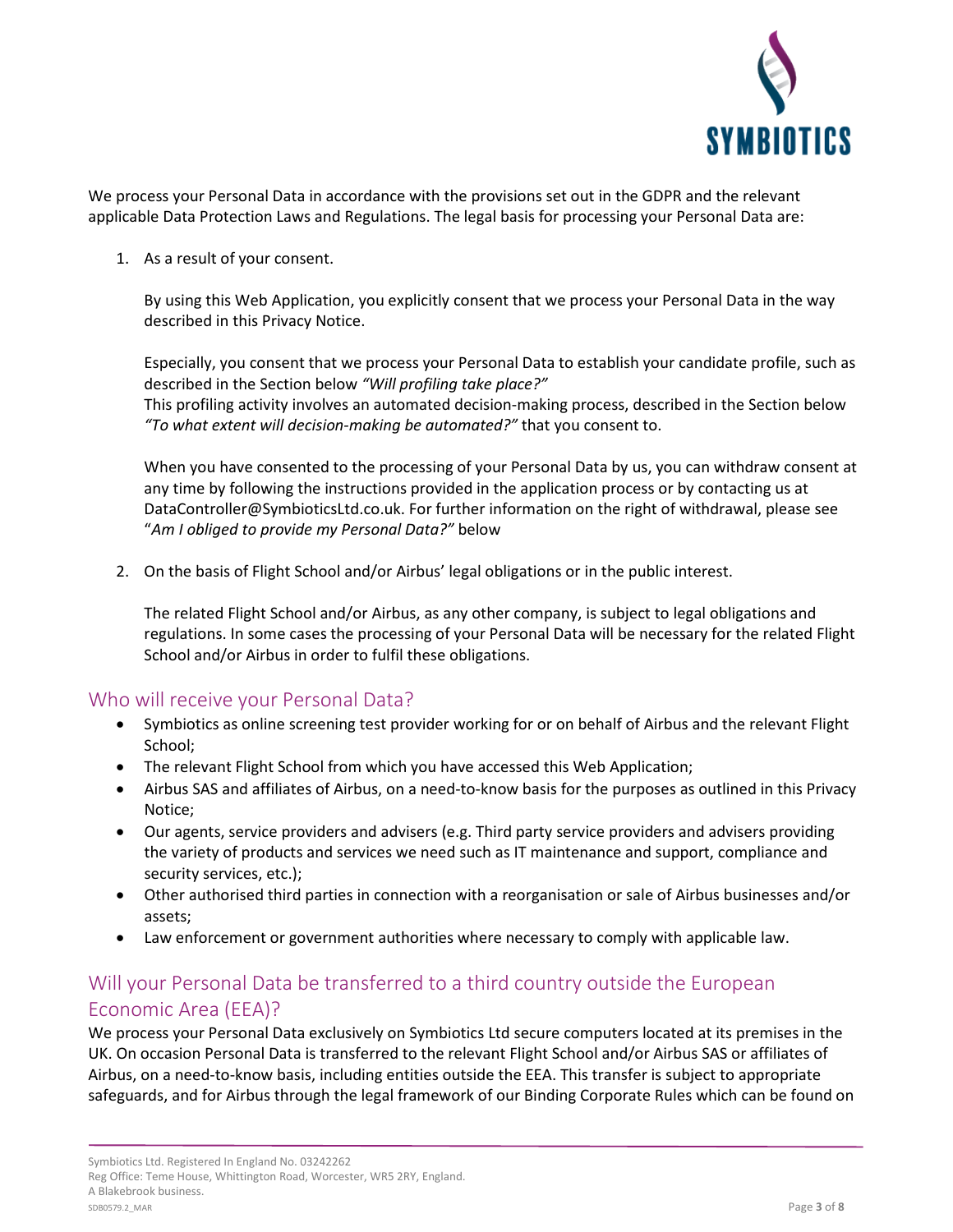

our website [www.airbus.com](http://www.airbus.com/) or viewed here *[Airbus](http://www.airbus.com/content/dam/corporate-topics/corporate-social-responsibility/ethics-and-compliance/Airbus-Binding-Corporate-Rules%20.pdf) BCR's* or through alternative contractual frameworks where a third party is engaged to help us in providing web-services to you.

### Which countries will your Personal Data be transferred to?

Our Binding Corporate Rules allow us to transfer Personal Data within our international organisation, and they include a list of countries (below) which are structured to allow us to transfer Personal Data to the countries where we have a presence. For Airbus, France and Germany are where most of our processing of personal information takes place and below is a list of countries where Airbus and the relevant Flight School may operate:

Algeria, Australia, Belgium, Brazil, Canada, Chile, China, Czech Republic, Denmark, Egypt, Finland, France, French Guyana, Germany, Greece, Hong Kong, Hungary, India, Indonesia, Ireland, Italy, Japan, Kazakhstan, Libya, Malaysia, Mexico, Morocco, Netherlands, New Zealand, Norway, Oman, Philippines, Poland, Portugal, Qatar, Romania, Russia, Saudi Arabia, Singapore, Slovakia, South Africa, South Korea, Spain, Sweden, Taiwan, Tanzania, Thailand, Tunisia, Turkey, United Kingdom, United States of America, Uruguay, United Arab Emirates, Vietnam.

### For how long will your Personal Data be stored?

We store your Personal Data up to two years after the date of your FAST test. This delay may be extended in the case where we would need to fulfill some legal obligations, for instance, if we need to preserve particular evidence under the applicable Data Protection Laws and Regulations, or in the context of legal statutes of limitation. At the end of this period, Symbiotics will delete all record of your Personal Data.

#### **Security**

We use technical and organisational security measures in order to protect the personal data we have under our control against accidental or intentional manipulation, loss, destruction and against access by unauthorised persons.

Our security procedures are continually enhanced as new technology becomes available.

#### What are your rights and how to exercise them?

You may at any time exercise your data protection rights:

- **Right to access/obtain a report detailing the information held about you**: You have the right to obtain confirmation as to whether or not your Personal Data is being processed by Airbus and if so, what specific data is being processed.
- **Right to correct Personal Data:** You have the right to change any inaccurate Personal Data concerning you.
- **Right to be forgotten**: In some cases, for instance, when the Personal Data is no longer necessary in relation to the Purposes for which they were collected, you have the right for your Personal Data to be erased.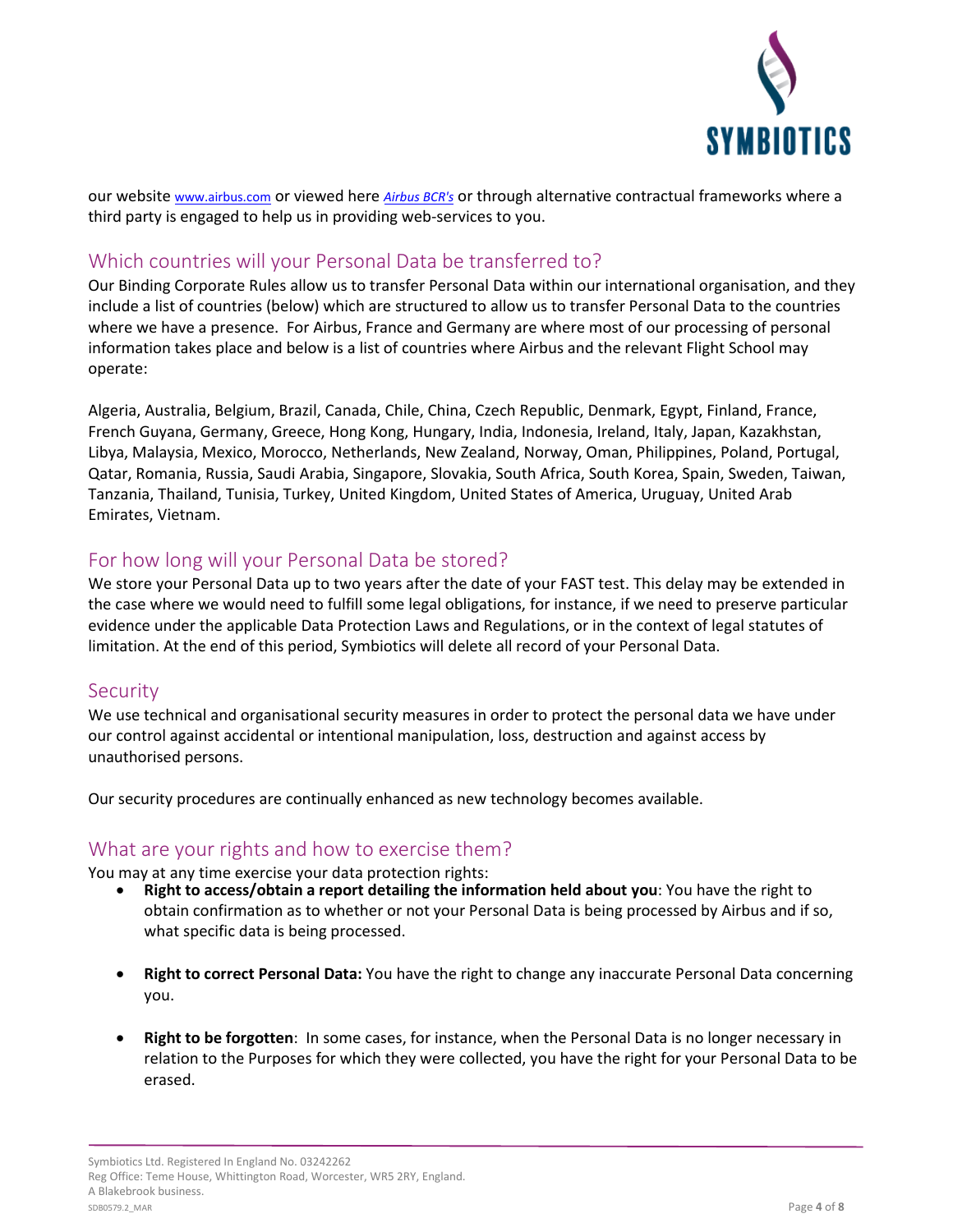

- **Right to stop the processing of your data**: You have the right to restrict the processing of your Personal Data by Airbus, for instance when the processing is unlawful and you oppose the erasure of your Personal Data. In such cases, your Personal Data will only be processed with your consent or for the exercise or defense of legal claims.
- **Right to data portability:** Under some circumstances provided by law, you have the right to receive the Personal Data concerning you in a structured, commonly used and machine-readable format and/or transmit the Personal Data to another Data Controller.
- **Right to object and to withdraw consent**: please see the section below "*Am I obliged to provide my Personal Data?*"

To this effect, please contact Symbiotics in writing either by e-mail at the following address:

[DataC](mailto:dataprotection@airbus.com)ontroller@SymbioticsLtd.co.uk or by writing to the addresses below, enclosing a copy of a document evidencing your identity, who will inform the relevant Flight School and/or Airbus.

Symbiotics Ltd Teme House Whittington Road Worcester England WR5 2RY

#### Am I obliged to provide my Personal Data?

You must provide us all the Personal Data mentioned above for your application process to the Airbus Pilot Cadet Training Programme. All the collected Personal Data is required for your application process, as we strictly minimize the amount of Personal Data we collect.

You can refuse or withdraw your consent at any time by contacting Symbiotics at [DataController@SymbioticsLtd.co.uk](mailto:DataController@SymbioticsLtd.co.uk) who will inform the relevant Flight School and/or Airbus. In such a case, we unfortunately won't be able to continue processing your application. As a consequence, your access to the Airbus Pilot Cadet Training Programme will be compromised. For instance, if you withdraw your consent before we have come to a decision regarding your application, we won't be able to continue evaluating your profile; you would be disqualified in such a case.

#### Will profiling take place?

Profiling takes place in the context of your evaluation. More specifically, through our evaluation process, our online screening tool establishes your candidate profile by calculating grades that evaluates some of your aptitudes. Those grades are established using algorithms that automatically evaluate the answers you give during your FAST test.

In particular, we will generate 4 grades regarding:

• Your physical result,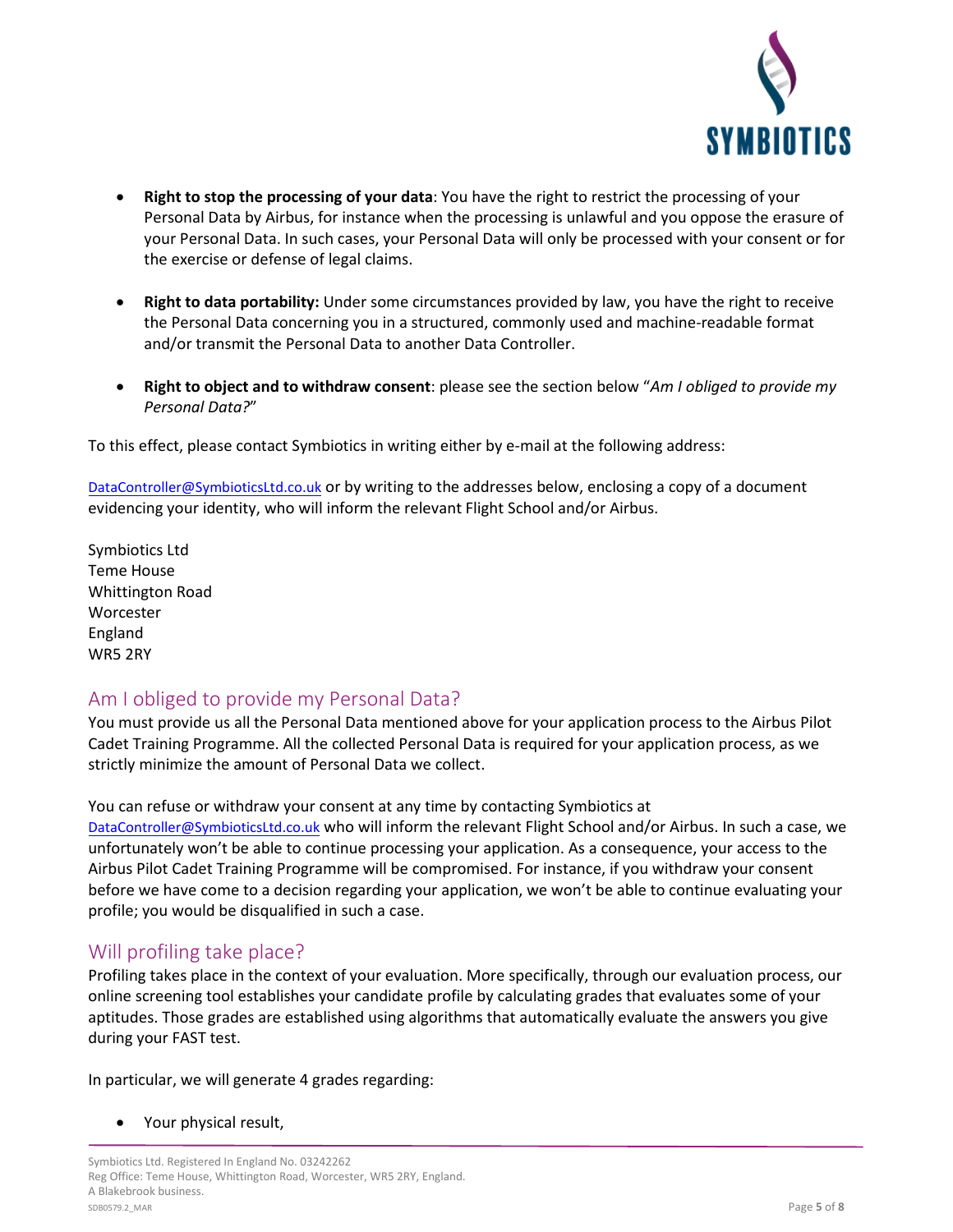

- Your cognitive result,
- Your situation awareness result,
- Your ability to learn result

## To what extent will decision-making be automated?

The decision of accepting or denying your admission is partially automated.

We process your Personal Data to evaluate your candidacy. All the data that has been generated through the profiling process can and will be taken into consideration to evaluate the suitability of your application. In particular we use the grades that have been generated to assess your profile. As a consequence, we decide whether we should accept or deny your application on the basis of these grades.

## What are the consequences of our automated decision-making process?

As mentioned above, our automated decision-making process generates grades that will determine whether your application will be accepted or denied. In other terms, a consequence of the automated decision-making process will be the acceptance or the refusal or your application.

We regularly review our profiling and decision-making processes. Theses reviews include tests to ensure that our profiling and decision-making process remain fair, effective and unbiased.

You have the right to contest a decision, and to obtain specific information about the automated decisionmaking process involved in your evaluation. To do so please contact Symbiotics who will inform the relevant Flight School and/or Airbus (*see "How can I contact Symbiotics in respect of my Personal Data?"*).

## Will we process special categories of data, such as health data?

By default, we do not process your health data. Nevertheless, in certain circumstances the profiling process could lead us to discover or deduce unintentionally some of your health data.

By taking the test process, you understand that the profiling process could lead us to discover health data about you, in particular concerning your mental or physical health, and abilities or disabilities. You explicitly consent that we process your Personal Data in this way, and understand that health data processing isn't our main purpose but could occur indirectly in some circumstances.

You have the right, at any moment, to question us about the data we've collected or generated about you through profiling *(see "What are your rights and how to exercise them?")*.

## How can I contact Symbiotics in respect of my Personal Data?

You have the right to contest any decision taken by a solely automated decision-making process, express your point of view, and obtain more information about the way your Personal Data was processed.

Please contact us if you want to contest a decision, get more information about the profiling and decisional process we used to process your Personal Data, or if you want us to manually review any results of the profiling process that could have been taken by an automated process.

If you are unhappy with the way in which your Personal Data has been processed or should you have questions regarding the processing of your Personal Data, you may refer in the first instance to Symbiotics who will inform the relevant Flight School and/or Airbus, who will take care about your enquiries or complaints, at the following email address: [DataC](mailto:dataprotection@airbus.com)ontroller@SymbioticsLtd.co.uk or you can write to the address below: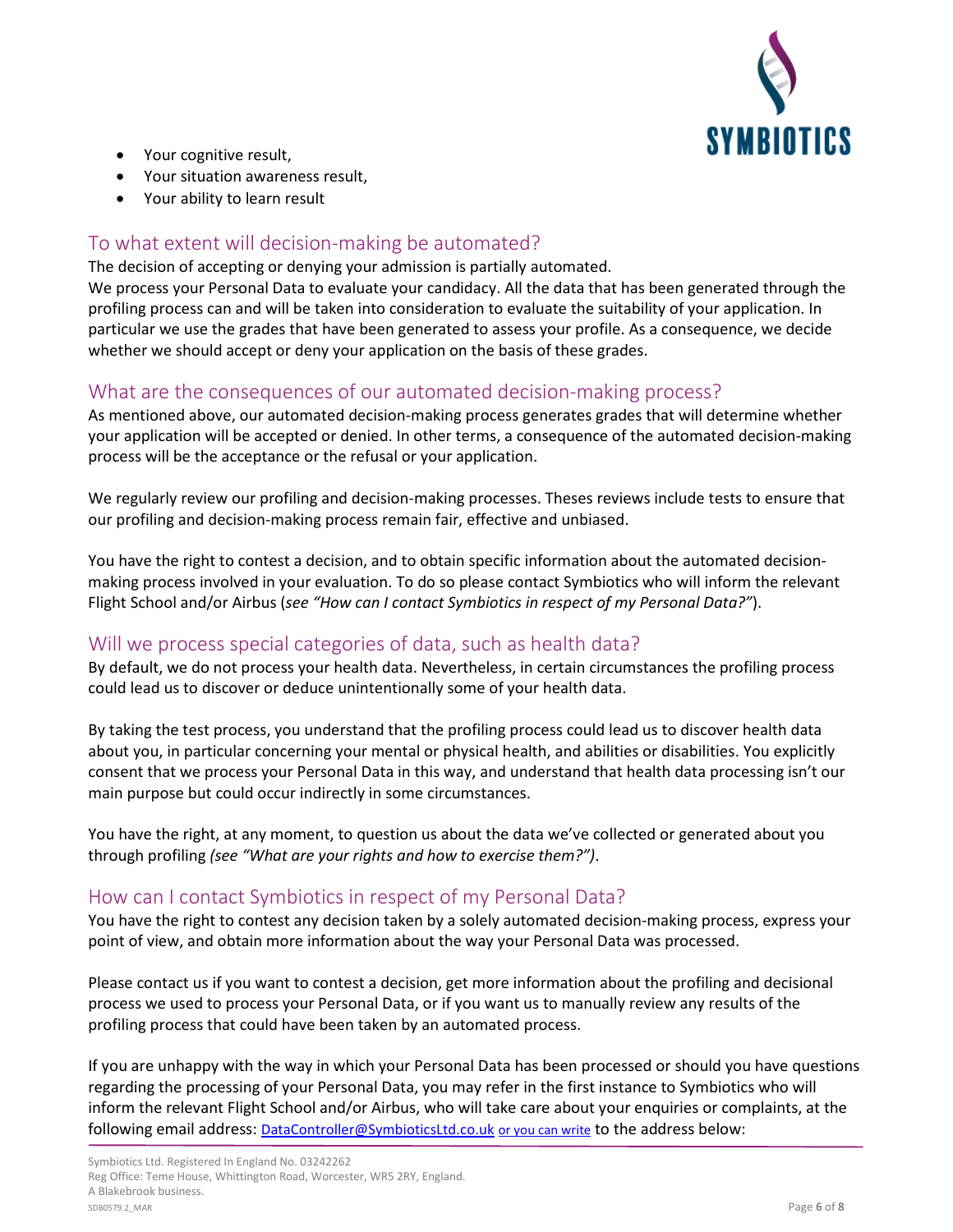

Symbiotics Ltd Teme House Whittington Road Worcester England WR5 2RY

## Can I ask the competent authorities for assistance?

If you remain unsatisfied, then you have the right to apply directly to a Data Protection Supervisory Authority. Listed below are the two main European countries where Airbus operates and the relevant Supervisory Authority

FRANCE: [CNIL: Supervisory Authority France](https://www.cnil.fr/)

**UK: [ICO: Supervisory Authority UK](https://ico.org.uk/)** 

## Cookies

#### WHAT ARE COOKIES?

Cookies are small files that may be downloaded on your device when you access and use our Web Application. They allow the Web Application to recognise your device and store information about your preferences or past actions. We use cookies to record the preferences of our users, to enable us to optimise the design of our Web Application. They ease navigation, and increase the user-friendliness of websites and applications. Cookies also help us to identify the most popular sections of our Web Application. This enables us to provide content that is more accurately suited to your needs and in doing so, improve our service. Cookies can be used to determine whether there has been any contact between us and your device in the past.

Only the cookie on your device is identified. Personal details can be saved in cookies, provided that you have consented. For example, cookies may be used to facilitate secure online access so that you do not need to enter your user ID and password again.

#### WHICH COOKIES DO WE USE?

Please find below a table with specific information for each cookie that we may use on our Web Application:

| NAME OF COOKIES | <b>PURPOSE</b>                                     | <b>IRETENTION PERIOD</b> |
|-----------------|----------------------------------------------------|--------------------------|
| cookies-banner  | Cookies policy approval.                           | <b>Session duration</b>  |
| video-played    | User experience, to show the intro video once only | +1 month                 |

If you continue browsing this Web Application, we understand that you accept the use of cookies. You can revoke this consent at any time. You can also manage and control the cookies we use on our Web Application through the use of cookies tools.

#### HOW CAN YOU DISABLE OR DELETE COOKIES?

If you choose not to accept cookies, you can still access and use our Web Application. Most browsers automatically accept cookies. You can prevent cookies from being stored on your device by setting your browser to not accept cookies. The exact instructions for this can be found in the manual for your browser. You can delete cookies already on your device at any time. However, if you choose not to accept cookies that are strictly necessary for the provision of our services provided by our Web Application, it may result in a reduced availability of such services.